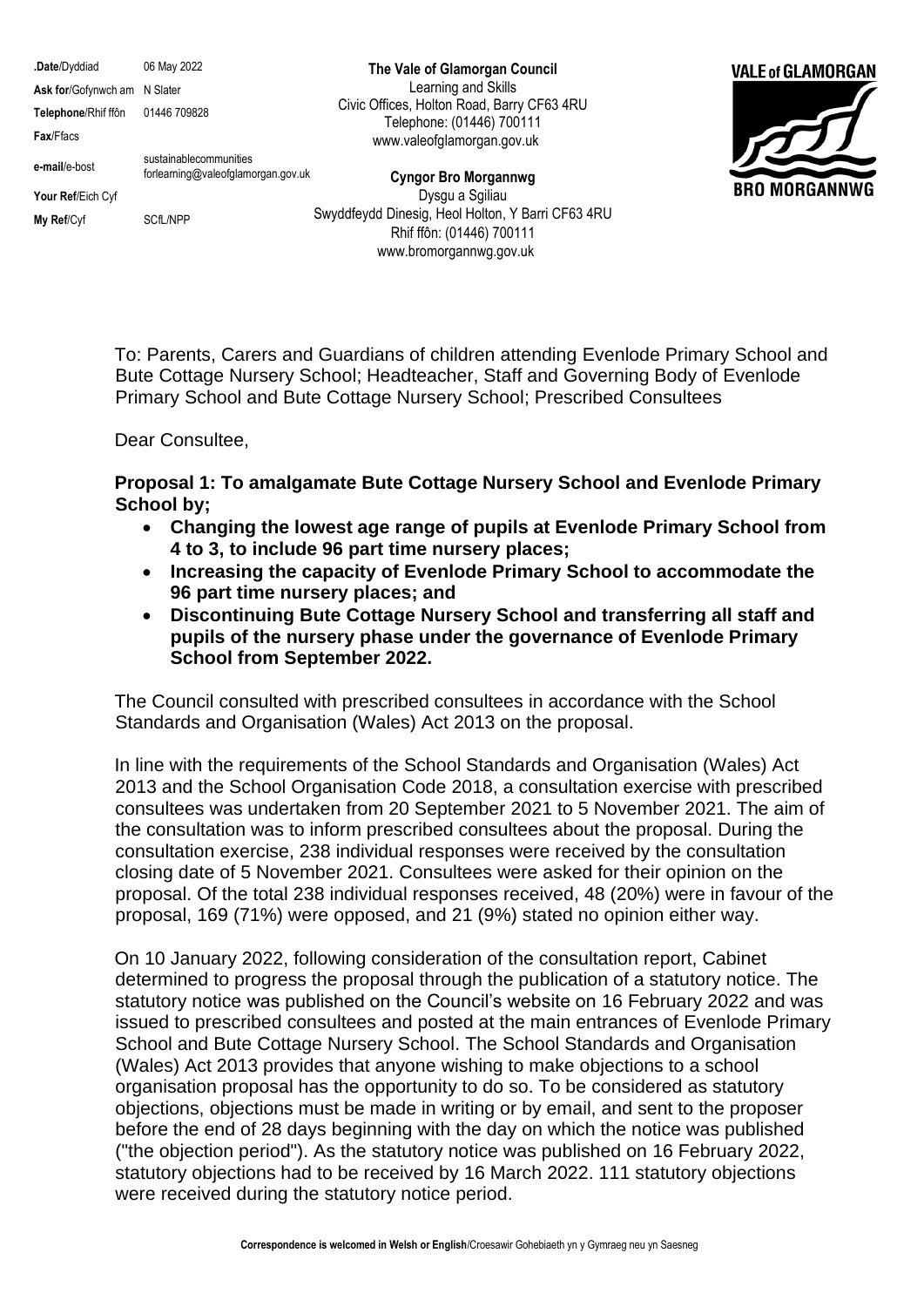**On 11 April 2022, the Vale of Glamorgan Council's Cabinet considered the objection report and all other relevant documentation and determined to approve the proposal. The objection report is available to view and download from the Council's website:**

[https://www.valeofglamorgan.gov.uk/en/living/schools/Consultations/Nursery-Provision-](https://www.valeofglamorgan.gov.uk/en/living/schools/Consultations/Nursery-Provision-Penarth-Consultation.aspx)[Penarth-Consultation.aspx](https://www.valeofglamorgan.gov.uk/en/living/schools/Consultations/Nursery-Provision-Penarth-Consultation.aspx)

### **Hard copies of the objection report are available on request by contacting a member of the Sustainable Communities for Learning Team on:**

#### [sustainablecommunitiesforlearning@valeofglamorgan.gov.uk](mailto:sustainablecommunitiesforlearning@valeofglamorgan.gov.uk)

The proposal will result in Bute Cottage Nursery being discontinued and all staff from Bute Cottage Nursery will be transferred under the governance of Evenlode Primary School. Nursery provision would continue to be provided from the existing nursery building under the proposal. It is proposed to implement the proposal on Monday 5th September 2022.

In determining the proposal, Cabinet were satisfied that the proposal will:

- Provide an extended range of 3 -11 with the inclusion of nursery school provision. This will enhance the provision available to parents and offers fewer transitions for pupils.
- Incorporate provision for 3 and 4yearolds in a high-quality Early Years and Foundation Phase setting. A nursery would enable a seamless transition for nursery age children into the reception class of the school and sustain pupil numbers for the future.
- Introduce consistent policies, strategies and pedagogy across all ages, resulting in clear expectations and a shared ethos which is understood by children, parents, and carers throughout all phases of primary education.
- Support a coordinated approach to planning for the needs of vulnerable pupils across the foundation phase. A single leadership team and governing body across each school would result in the removal of duplication of management and governance functions.
- Streamline management and administrative functions, as well as the ability to arrange joint contracts and service level agreements for buildings and other support services, resulting in available funding being utilised more effectively
- Make it easier to engage with parents particularly where they have children of both nursery and primary ages. Parents would only need to familiarise themselves with one set of policies and one set of communications.
- Result in a more efficient use of financial resources across all schools. Larger schools are also generally able to secure better value for money though economies of scale.

The reasons for the decision in respect of the factors outlined in the School Organisation Code are as follows: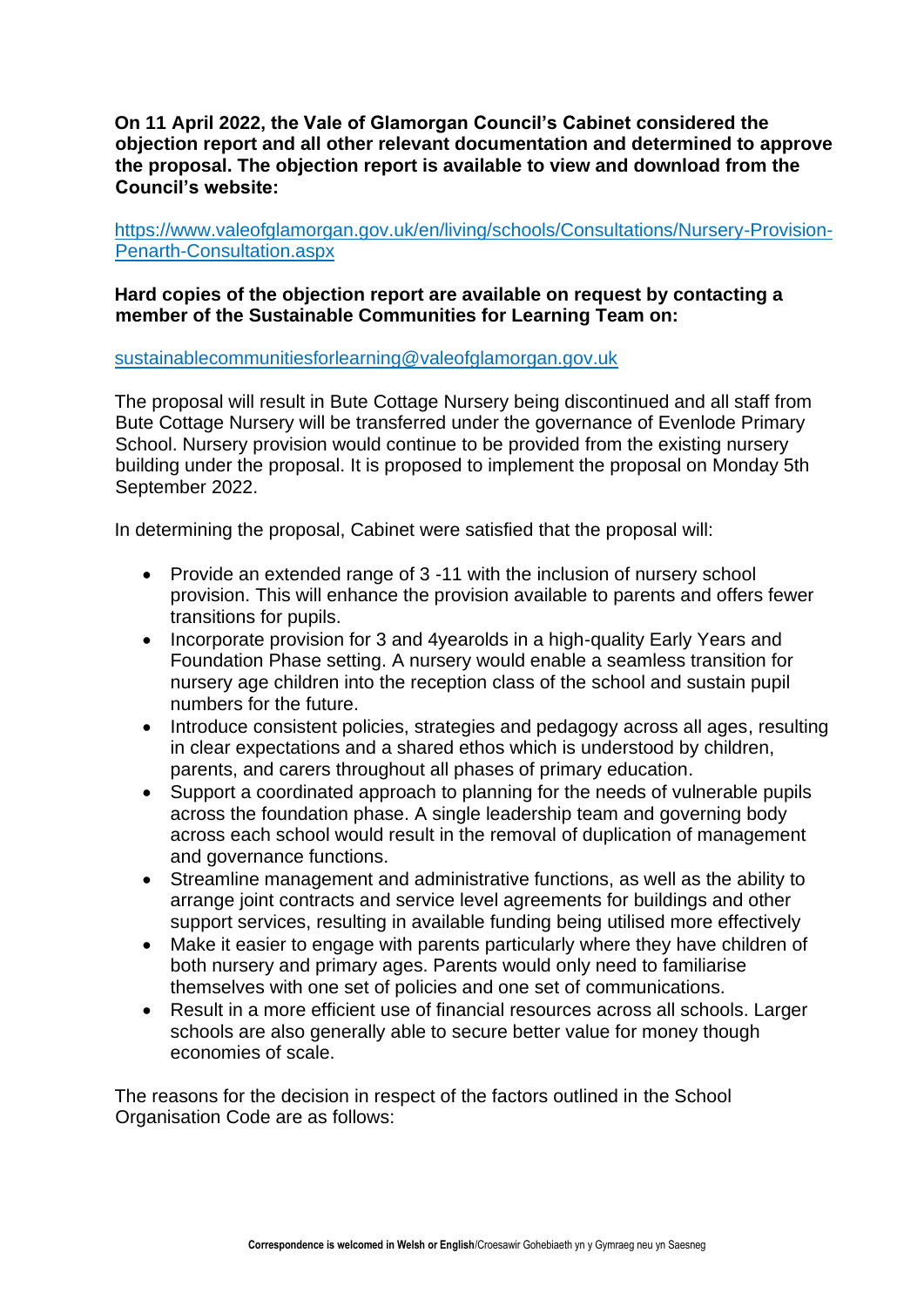## **Quality and Standards of Education**

The latest Estyn inspection for the schools noted Standards as 'Good' for Bute Cottage Nursery School and Evenlode Primary School. It is noted in the inspection reports that all pupils, including those with additional learning needs, make good progress and attainment performance is strong.

In Estyn's response to the consultation, they concluded that the proposal is likely to maintain the current standards in terms of education, provision, and leadership and management.

The Council considers these proposals would ensure the schools are able to continue providing high quality education. Amalgamation would develop continuity and progression in children's learning from the age of three. This would ensure there is a consistent approach to planning and delivery of the foundation phase (nursery to year two) and minimise the potential for disruption during transition from nursery to primary school. The introduction of consistent policies, strategies and pedagogy across all ages would result in clear expectations and a shared ethos which is understood by children, parents and carers throughout all phases of primary education. The proposal would also support a coordinated approach to planning for the needs of vulnerable pupils across the foundation phase.

#### **Need for places and the impact upon accessibility of schools**

The proposal would maintain nursery provision within the area. Accessibility at the School sites would remain as existing under the proposals.

The Council has a statutory duty to provide free school transport for pupils of statutory school age who reside beyond walking distance to the nearest appropriate school. In accordance with 'The Learner Travel (Wales) Measure 2008'.

The Vale of Glamorgan Council does not provide free school transport for nursery age children other than those children who have a Statement of Special Educational Needs (SEN). Under these proposals there are no plans to change the Council's policy on the transport of children to and from schools.

As the nursery phases would remain on their current sites with their current capacity, there are no envisaged implications for transport and learner travel arrangements.

### **Resourcing of education and other financial implications**

The main driver for the proposals is to ensure equality and consistency across primary provision in the Vale of Glamorgan, furthering the move towards the 3-11 primary model. In terms of background, in 2021/22, Bute Cottage Nursery School received a budget totalling £286,292, which equates to £6,983 per pupil (FTE). The amount of funding per pupil is significantly higher than the average funding per pupil across all primary schools which was £3,804 in 2021/22. Funding per pupil is generally higher in standalone nursery schools due to higher staffing and running costs. However, a higher budget does not equate to better educational outcomes as evidenced by the existing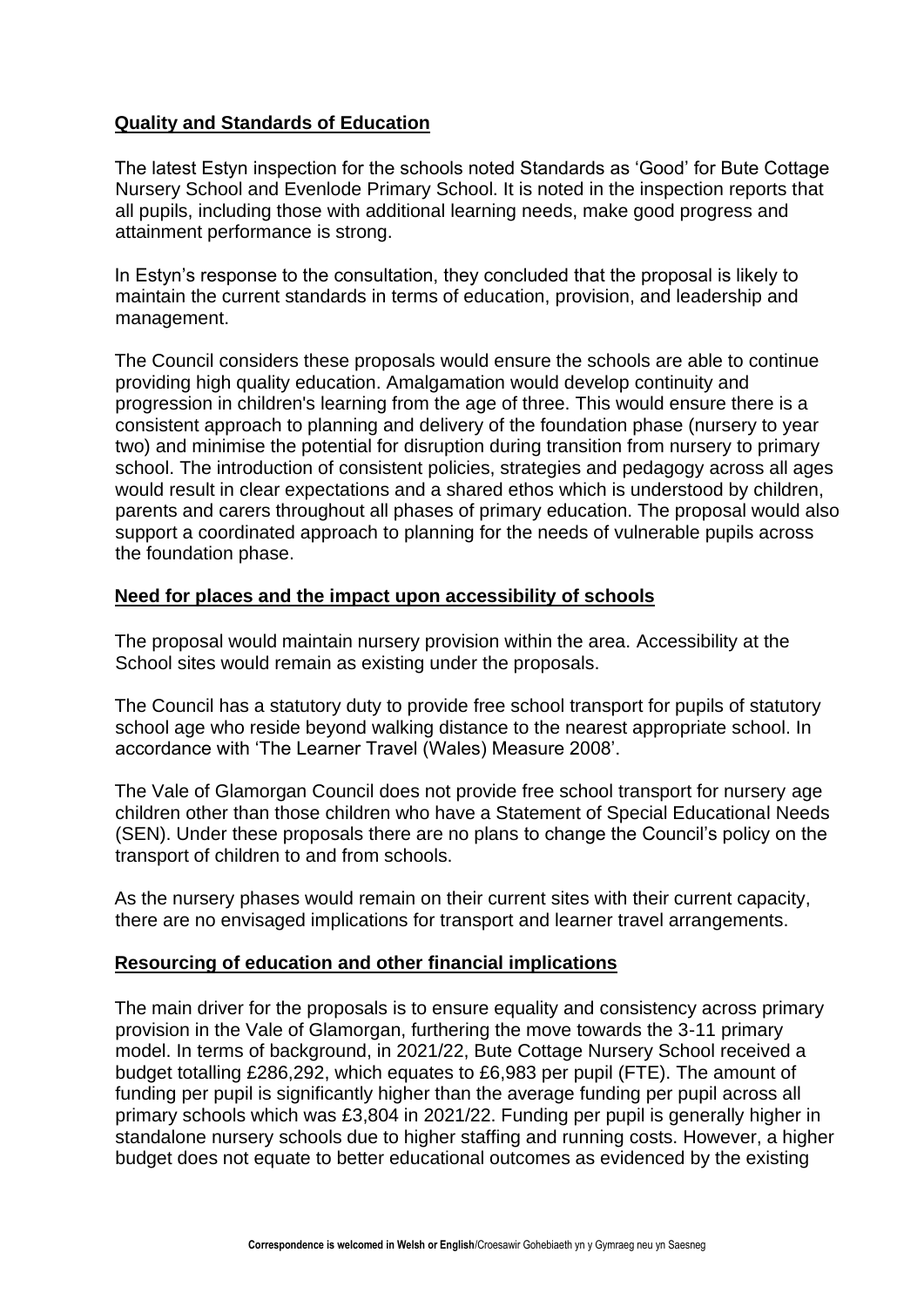educational offer throughout the Vale of Glamorgan which mainly achieve good or excellent ratings from Estyn.

It is noted within the consultation document that the proposals would result in a saving of £70k. All schools in the Vale of Glamorgan receive a delegated budget which is determined by the school funding formula. The formula is broken down into two separate sections: pupil-led funding and lump sum (or overhead) payments. Pupil-led funding allocates a set amount per pupil on roll at a school which is applied consistently across all schools. Lump sum or overhead payments are set costs which can vary across schools, this includes allocations to fund the headteacher salary and repairs and maintenance. These proposals would result in a reduction of the lump sum costs as the nursery phase would no longer require a headteacher. This saving would be re-invested into the overall funding formula and would result in a fairer distribution of school funding.

Streamlining of management and administrative functions, as well as the ability to arrange joint contracts and service level agreements for buildings and other support services, could result in available funding being utilised more effectively.

Evenlode Primary School would receive an individual budget including allocations for the nursery phase. As most of the school funding is based on the number of pupils on roll, the proposals would improve the overall budget position for Evenlode Primary School. Budgets would be shared across the nursery and primary phases to enable all pupils within the schools to receive access to high quality education and resources.

Therefore, from a Vale wide educational perspective, more pupils would benefit from a fairer distribution of funding.

### **Other general factors**

**Specific factors to be taken into account for proposals to add or remove nursery classes** In accordance with paragraph 1.8 of the Code, Members should take into account the standard of nursery education and the sufficiency of accommodation and facilities offered, both in the classroom and outdoors, and the viability of any school that wishes to add nursery places; whether there is a need for additional nursery places in the area; the levels of demand for certain types of nursery education e.g. Welsh medium or provision with a religious character; the effect of the proposals on other institutions, including private and third sector providers; and the extent to which proposals will integrate early years education with childcare services or are consistent with an integrated approach.

In this case, the proposal has been identified as having the following effects:

(a) The proposal will continue to address the need for nursery places in the area.

(b) The proposals are consistent with an integrated approach, by providing for a single institution giving educational provision from the ages 3-11.

This proposal would have an overall positive impact on the existing and future pupils of Bute Cottage Nursery School and Evenlode Primary School. The proposal would develop continuity and progression in children's learning from the age of three. This would ensure there is a consistent approach to planning and delivery of the foundation